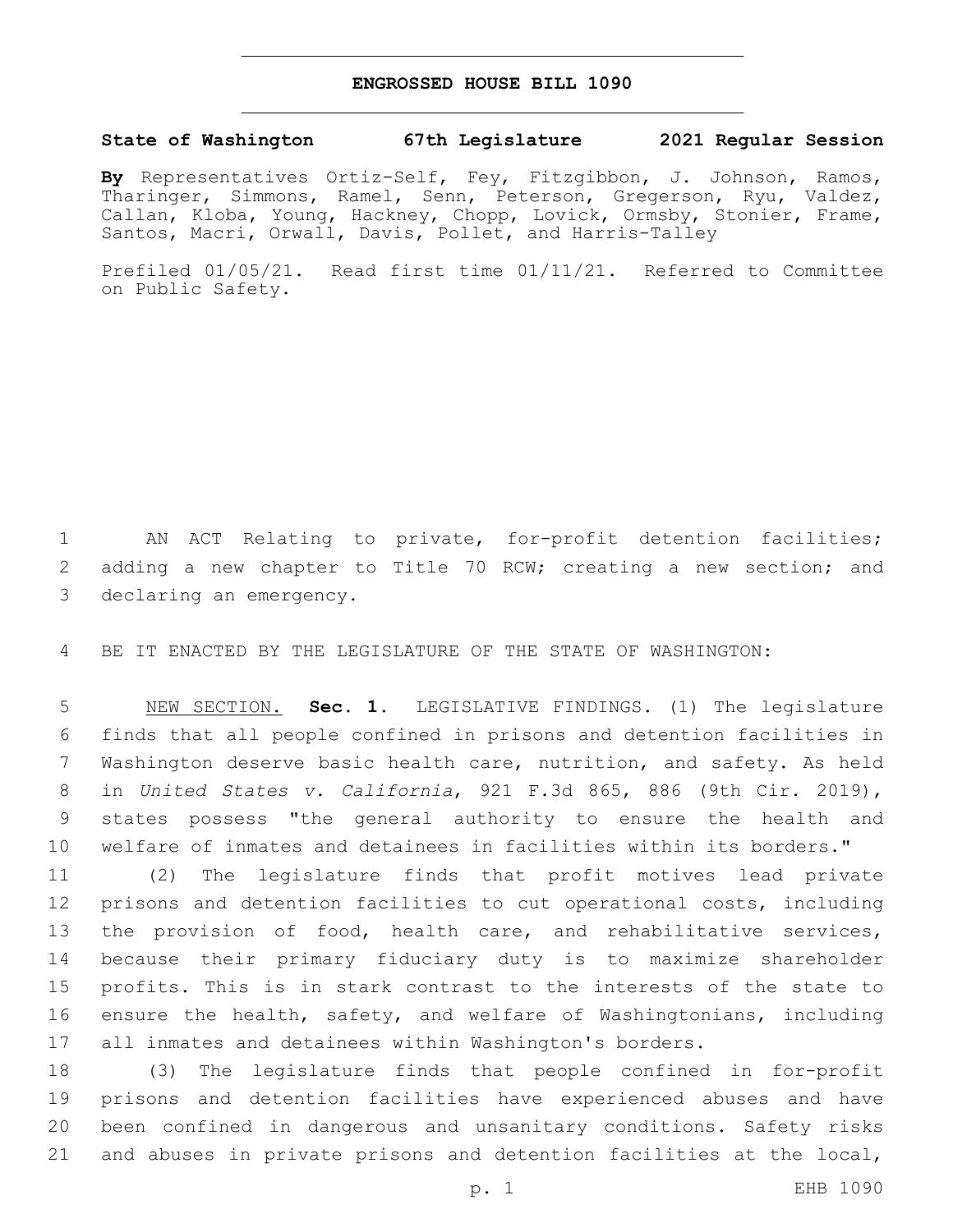state, and federal level have been consistently and repeatedly 2 documented. The United States department of justice office of the inspector general found in 2016 that privately operated prisons "incurred more safety and security incidents per capita than comparable BOP [federal bureau of prisons] institutions." The office of inspector general additionally found that privately operated prisons had "higher rates of inmate-on-inmate and inmate-on-staff 8 assaults, as well as higher rates of staff uses of force."

 (4) The legislature finds that private prison operators have cut costs by reducing essential security and health care staffing. The sentencing project, a national research and advocacy organization, found in 2012 that private prison staff earn an average of five thousand dollars less than staff at publicly run facilities and receive almost 60 hours less training. The office of inspector general also found that people confined in private facilities often failed to receive necessary medical care and that one private prison went without a full-time physician for eight months.

 (5) The legislature finds that private prisons and detention centers are less accountable for what happens inside those facilities than state-run facilities, as they are not subject to the freedom of information act under 5 U.S.C. Sec. 552 or the Washington public 22 records act under chapter 42.56 RCW.

 (6) The legislature finds that at least 22 other states have stopped confining people in private for-profit facilities.

 (7) Therefore, it is the intent of the legislature to prohibit the use of private, for-profit prisons and detention facilities in 27 the state.

 NEW SECTION. **Sec. 2.** DEFINITIONS. The definitions in this section apply throughout this chapter unless the context clearly requires otherwise.

 (1) "Detention facility" means any facility in which persons are incarcerated or otherwise involuntarily confined for purposes including prior to trial or sentencing, fulfilling the terms of a sentence imposed by a court, or for other judicial or administrative 35 processes or proceedings.

 (2) "Private detention facility" means a detention facility that is operated by a private, nongovernmental for-profit entity and operating pursuant to a contract or agreement with a federal, state, 39 or local governmental entity.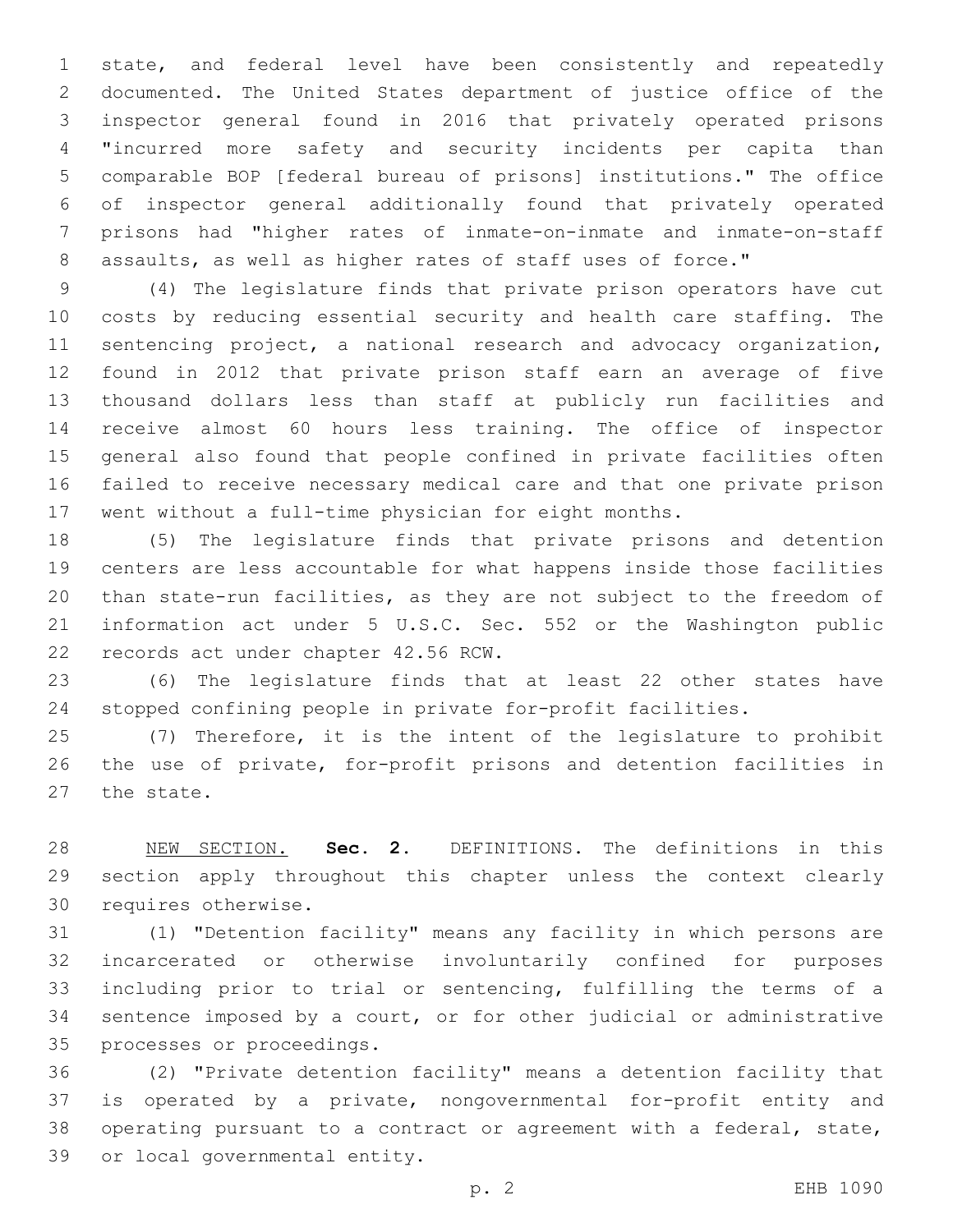NEW SECTION. **Sec. 3.** PROHIBITION ON PRIVATE INCARCERATION. (1) Except as provided in subsections (2) and (3) of this section, no person, business, or state or local governmental entity shall operate a private detention facility within the state or utilize a contract with a private detention facility within the state. No state or local governmental entity shall utilize a contract with a private detention facility outside of Washington state, except as provided in RCW 72.68.010(2).

 (2) A private detention facility that is operating pursuant to a valid contract with a governmental entity that was in effect prior to January 1, 2021, may remain in operation for the duration of that contract, not to include any extensions or modifications made to, or 13 authorized by, that contract.

 (3) In accordance with the legislative findings in section 1 of 15 this act, this section does not apply if the involuntary confinement is at:

 (a) A facility providing rehabilitative, counseling, treatment, mental health, educational, or medical services to juveniles who are subject to Title 13 RCW, or similarly applicable federal law;

 (b) A facility providing evaluation and treatment or forensic services to a person who has been civilly detained or is subject to an order of commitment by a court pursuant to chapter 10.77, 71.05, 71.09, or 71.34 RCW, or similarly applicable federal law;

 (c) A facility used for the quarantine or isolation of persons for public health reasons pursuant to RCW 43.20.050, or similarly 26 applicable federal law;

 (d) A facility used for work release under chapter 72.65 RCW, or 28 similarly applicable federal law;

(e) A facility used for extraordinary medical placement;

 (f) A facility used for residential substance use disorder 31 treatment;

 (g) A facility used to house persons pursuant to 18 U.S.C. Sec. 33 4013; or

 (h) A facility owned and operated by federally recognized tribes 35 and contracting with a government.

 NEW SECTION. **Sec. 4.** LIBERAL CONSTRUCTION. This act shall be construed liberally for the accomplishment of the purposes thereof.